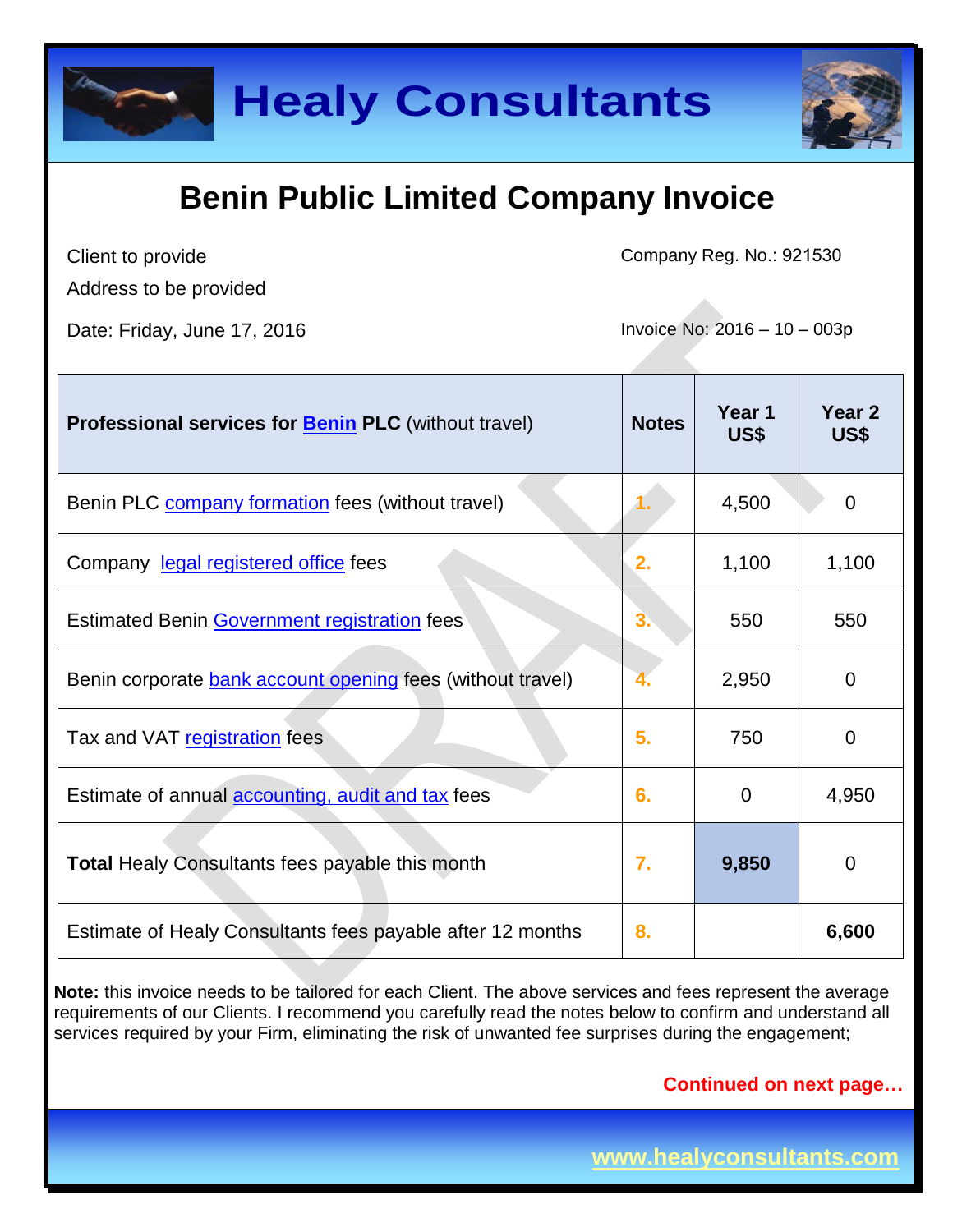### **Benin Public Limited Company Invoice**

#### *Notes to invoice above*

**1.** Healy Consultants' fees to efficiently and effectively complete Benin company registration within 6 [weeks](http://www.healyconsultants.com/benin-company-registration/fees-timelines/#timelines) by **i**) choosing optimum corporate structure, for our Client's buisness activities; **ii)** reserving a company name with [Corporate Affairs Commison](http://new.cac.gov.ng/home/state-offices/) **iii)** setting our accountnts and lawyer fees and **iv)** preparing a high quality company incorporation application for [Benin](http://new.cac.gov.ng/home/state-offices/)  [Corporate Affairs;](http://new.cac.gov.ng/home/state-offices/)

All [engagement fees](http://www.healyconsultants.com/company-registration-fees/) (click link) are agreed and paid up front and agree to the fees published on our country web pages. Consequently, there are no hidden fees, surprises or ambushes throughout the engagement. All engagement deadlines are agreed up front in the form of a [detailed](http://www.healyconsultants.com/index-important-links/example-project-plan/)  [project plan,](http://www.healyconsultants.com/index-important-links/example-project-plan/) mapping out [deliverables](http://www.healyconsultants.com/deliverables-to-our-clients/) by week throughout the engagement term;

Every week during the engagement, Healy Consultants will email our Client a [detailed status](http://www.healyconsultants.com/index-important-links/weekly-engagement-status-email/)  [update.](http://www.healyconsultants.com/index-important-links/weekly-engagement-status-email/) Our Client is immediately informed of engagement problems together with solutions. Your dedicated engagement manager is reachable by phone, Skype, live chat and email and will communicate in your preferred language;

- 2. In accordance with **Benin Corporate law**, each PLC shall as from the date of its incorporation have a legal registered office in Benin, to which all official government communications and notices may be addressed. To comply with this statutory requirement, Healy Consultants' Benin office will be the registered office address for your company. Thereafter, this address will be used to receive government correspondence including **i)** tax letters, **ii)** notice of the legal annual return; and **iii)** all government communications. Most of our Clients wish to place [Healy](http://www.healyconsultants.com/corporate-outsourcing-services/company-secretary-and-legal-registered-office/)  Consultants' [office address](http://www.healyconsultants.com/corporate-outsourcing-services/company-secretary-and-legal-registered-office/) on invoices, contracts, websites and business cards;
- **3.** This fee is an estimate of Government costs to complete your Firm's engagement. For transparency purposes, all Government fee payments will be supported by original receipts and invoices. Examples of Government costs include **i)** reserving the company name **ii)** paying the Chamber of Commerce fee **iii)** registers with the General Tax Office, **iv)** application to the Registrar of Companies with the Single Window Formalization of Enterprises **v)** declare the existence of the company before the authorities in charge of the industry **vi)** declare the existence of the company with the National Directorate of Taxes and Domains. Following engagement completion, Healy Consultants will refund our Client any excess of funds received over actual Government costs paid;





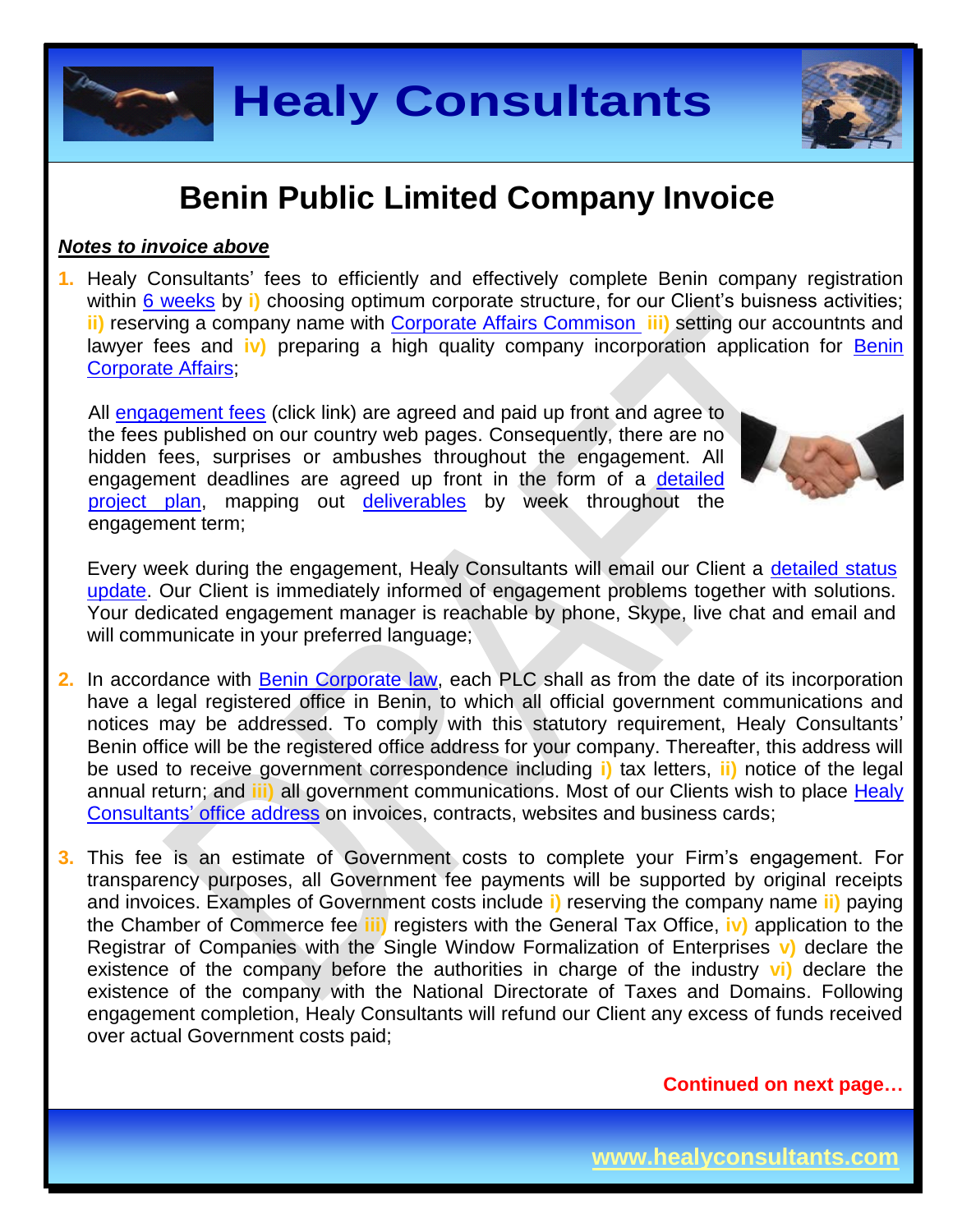



#### **Benin Public Limited Company Invoice**

**4.** Healy Consultants will be pleased to open a Benin corporate bank account without our Client travel. It is a time consuming task, and Healy Consultants will shelter our Client from the associated administrative challenges. As you can appreciate, it is a difficult task to obtain bank account approval through a newly formed company when shareholders, directors and bank signatories reside overseas. Healy Consultants will prepare a business plan for the bank to optimize the probability of corporate bank account approval. Depending on our Client's business and nationality, there is a 20% probability the banks will request a bank signatory to travel for a one-hour bank interview. Healy Consultants will try its best to negotiate with the bank for a travel exemption. If our Client must travel to Benin for corporate bank account opening, Healy Consultants will refund our Client US\$950;

If our Client is not comfortable with only a Benin corporate bank account, Healy Consultants will be pleased to open [an international corporate bank account](http://www.healyconsultants.com/international-banking/) (click link) outside of Benin. Examples include New York, Germany, Liechtenstein, Austria, Bulgaria, South Africa, Australia, London, South America or Dubai. All banks will be top tier banks in these countries with excellent internet banking services. Example of our global banking partners include HSBC, Standard Chartered Bank, Citibank, Barclays, Standard bank, ANZ bank, VTB bank, UBS, Credit Suisse;

The banks enjoy ultimate power of approval of corporate bank account applications. Consequently, guaranteed success is outside of Healy Consultants' control. What is inside our control is the preparation and submission of a high quality bank application that maximizes the likelihood of approval. To date, we enjoy a 100% approval record because of [our global](http://www.healyconsultants.com/international-banking/corporate-accounts/)  [banking relationships](http://www.healyconsultants.com/international-banking/corporate-accounts/) and determination.

Global banks continue to tighten corporate bank account opening procedures, their internal compliance departments completing more thorough due diligence of Clients. Consequently, our Clients should expect the bank account approval period to take up to 4 weeks. Furthermore, global banks now require evidence of proof of business in the country where the corporate bank account will be, including sales contracts or lease agreement;





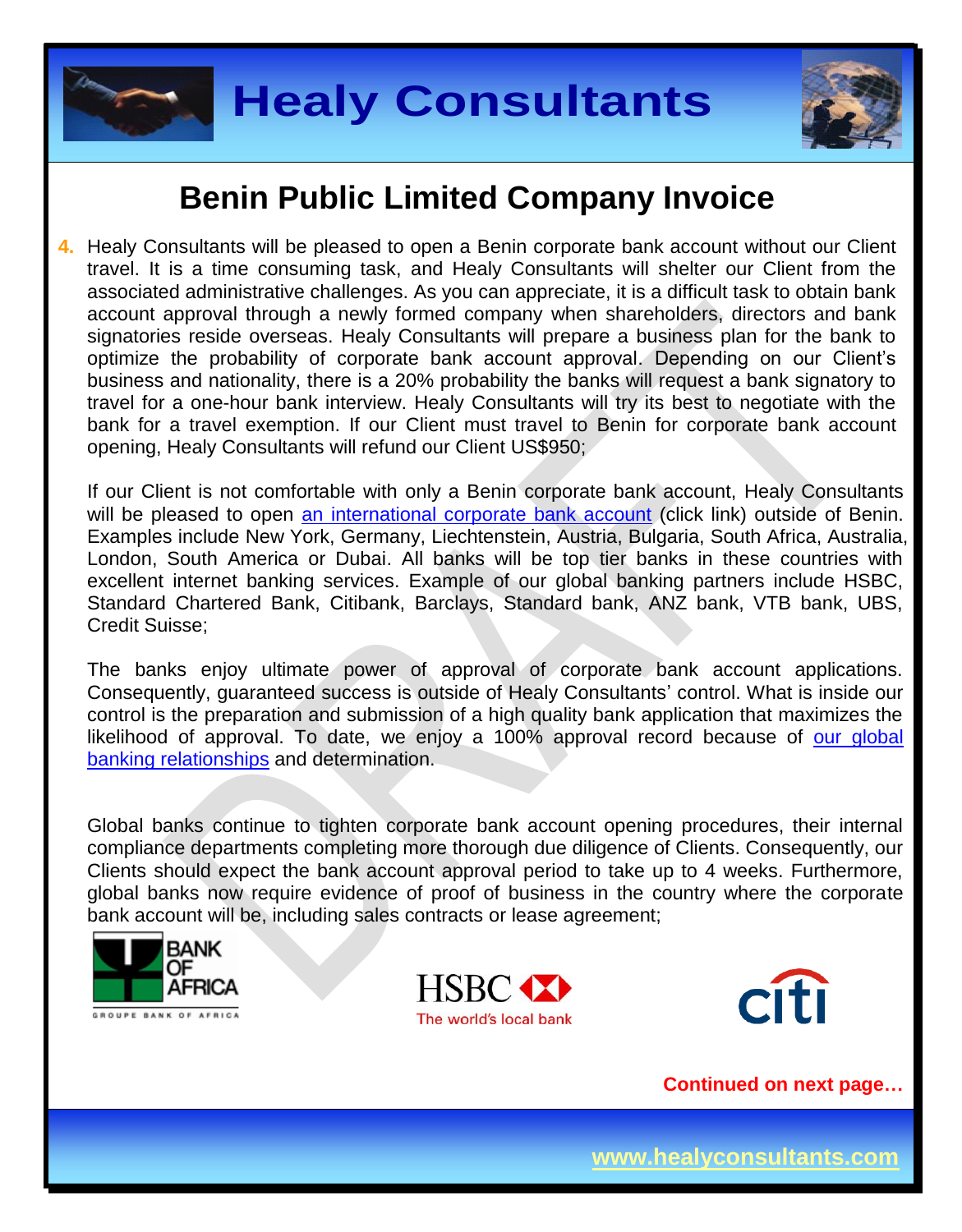



## **Benin Public Limited Company Invoice**

- **5.** In accordance with Benin law, each entity must register for corporate tax and VAT at the [General Tax Office;](http://www.impots.finances.gouv.bj/accueil/)
- **6.** For an active trading company, these [accounting and tax](http://www.healyconsultants.com/benin-company-registration/accounting-legal/) fees are an estimate of Healy Consultants' fees to efficiently and effectively discharge your annual company accounting, auditing and tax obligations. Following receipt of a set of draft accounting numbers from your company, Healy Consultants will more accurately advise accounting and tax fees. For a dormant company, Healy Consultants' fees are only US\$950;



- **7.** All fees quoted in this invoice correspond to fees quoted [on Healy Consultants' website.](http://www.healyconsultants.com/company-registration-fees/) Please review this invoice carefully to identify errors. During the rush of the business day, it is possible that Healy Consultants inadvertently made fee calculation errors, typing errors or omitted services or omitted historic fee payments from Clients. In the unfortunate event you identify invoice errors, please revert to me directly re the same. I apologize in advance if I or my staff made invoice errors;
- **8.** Assuming our Clients re-engage Healy Consultants, this fee is an estimate of the fees payable next year, 12 months after the date of company registration this year;
- **9.** The fees quoted in this invoice are a prediction of the fees required to efficiently and effectively complete this engagement in a timely manner. If during the engagement Healy Consultants realizes that the project is more complex than anticipated, requiring a large additional investment of time, my Firm will revert to request additional fees. If Healy Consultants completes the engagement faster and more easily than expected, Healy Consultants is happy to refund some fees to our Client;
- **10.** Engage Healy Consultants to **project manage** business set up in every country on the planet. We are the best in the [world](http://www.healyconsultants.com/best-in-the-world/) at what we do, timely completing [the A to Z](http://www.healyconsultants.com/a-to-z-of-business-set-up/) of every country engagement;
- **11.**In accordance with [Benin Company](http://www.doingbusiness.org/data/exploreeconomies/benin/starting-a-business/) Law, the issued share capital of US\$18,000, must be deposited to the company bank account before incorporation. For a publicly trading PLC, the paid up share capital requirement amounts to US\$180,000. To optimize engagement efficiency and minimize delays, Healy Consultants is happy to deposit these funds on behalf of our clients;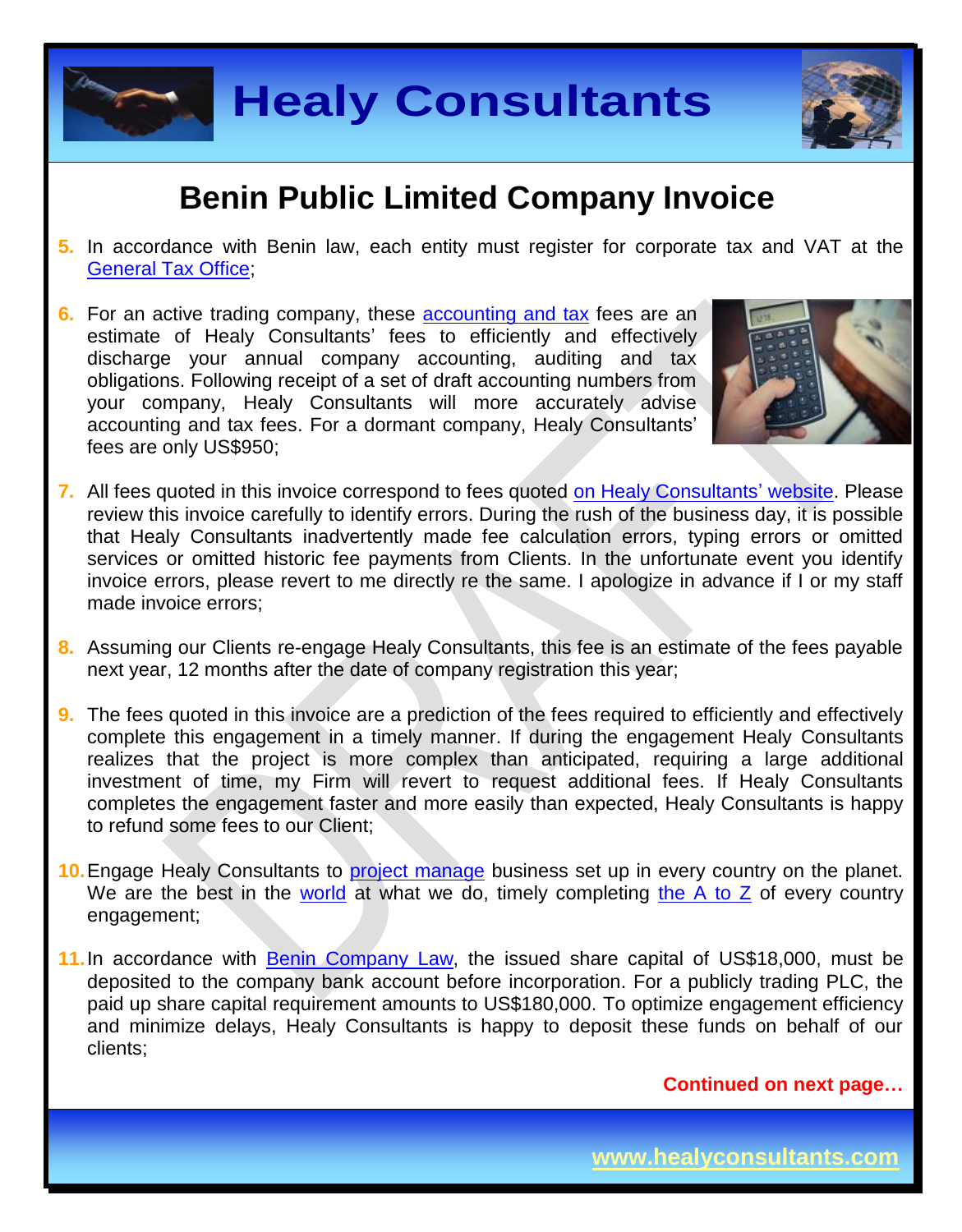



### **Benin Public Limited Company Invoice**

**12.**If our Client and Healy Consultants properly plan this engagement, our Clients' will *not* have to travel during this engagement. Healy Consultants will efficiently and effectively complete company registration and corporate bank account opening in a timely manner without our Client presence. Instead, our Client will need to **i)** sign and get documents legalized in the embassy in their country of origin and **ii)** courier the originals to Healy Consultants office;



- **13.**Depending on our Client's business and nationality, the Benin Government may require a special regulatory license to carry on your business in the country. Healy Consultants will assist our Client secure license approval; there may be additional engagement fees. However, the Government enjoys ultimate power of approval of company registrations and business licenses;
- **14.**It is compulsory for every PLC to appoint a statutory auditor. If your Firm requires this service from Healy Consultants, our one-time fee to locate an auditor for your Firm amounts to US\$950. The monthly salary thereafter will be paid independently and directly to the auditor by our Client.
- 15. If our Client requires nominee shareholder and director services [\(click link\),](http://www.healyconsultants.com/corporate-outsourcing-services/nominee-shareholders-directors/) Healy Consultants will be pleased to assist. Our fee for professional, passive nominee corporate shareholder amounts to US\$2,100 per annum. Our fee to be both nominee director and shareholder amounts to US\$6,600 per annum. Being the sole shareholders and sole director of a Client's company exposes Healy Consultants to reputation, litigation and financial risk;
- 16. If required, Healy Consultants will be pleased to assist your firm secure employee visa approvals. Our fee is US\$2,950 for the first employee, US\$1,950 for the second employee, US\$950 per employee thereafter. Our employee visa fees includes preparation of a quality visa application and submitting to the correct Government immigration officers. The Government enjoys ultimate power of approval of visa applications. Consequently, guaranteed success is outside of Healy Consultants' control. What is inside our control is the preparation and submission of a high quality immigration visa application that maximizes the likelihood of visa approval;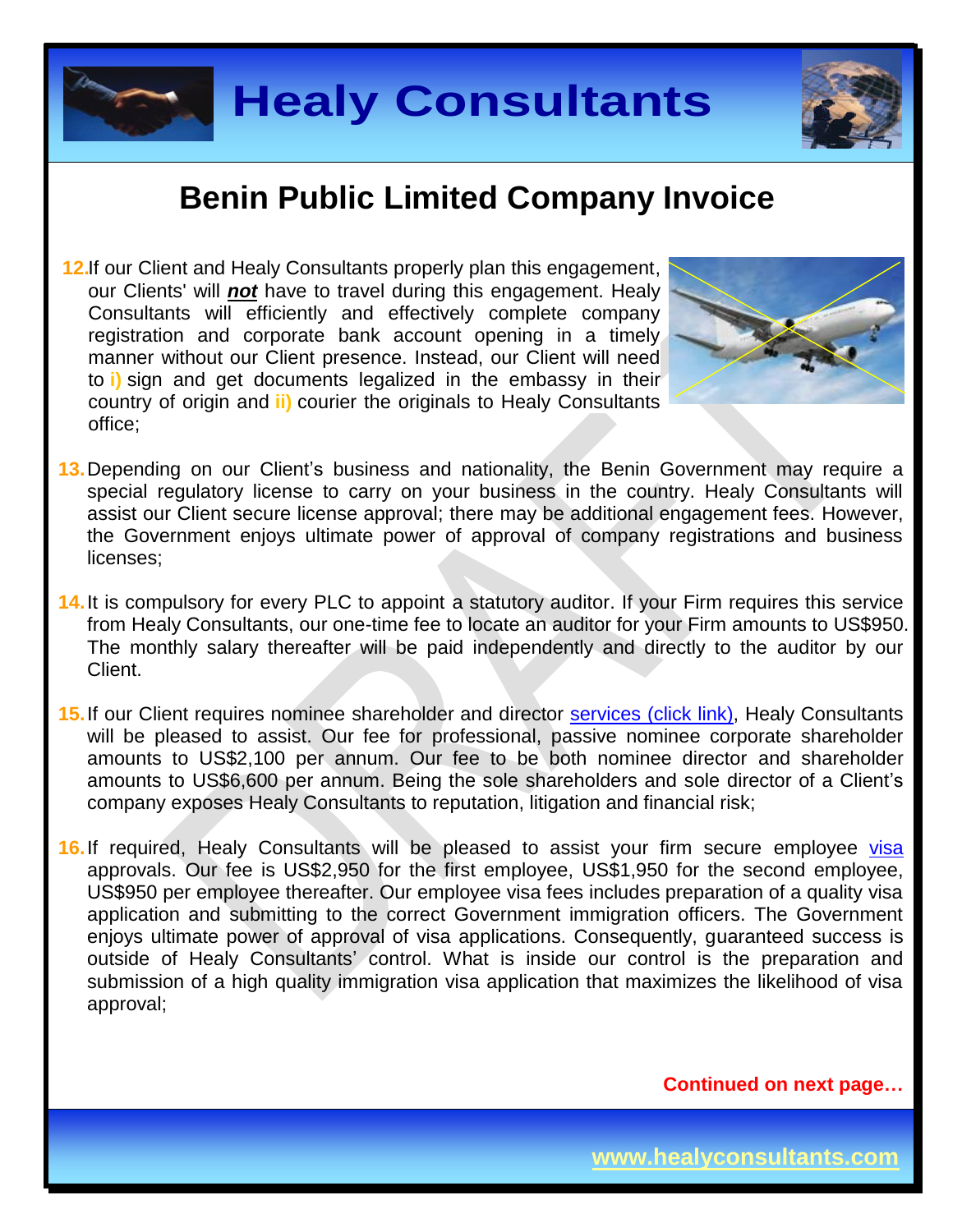



### **Benin Public Limited Company Invoice**

- **17.**Some of our Clients request Healy Consultants to provide temporary shared [office space](http://www.healyconsultants.com/virtual-office/) for 6 months until their preferred business premises is found. If your Firm requires this service, our one-time fee is US\$950. Monthly rental thereafter is paid directly to the landlord, independently of Healy Consultants;
- **18.**Monthly, quarterly and mid-year Government tax obligations include monthly and quarterly payroll reporting, VAT and corporation tax return filing. If you need our help, Healy Consultants can complete monthly Government reporting for a monthly fee of US\$860. Healy Consultants monthly support will include **i)** receive in dropbox the monthly invoices from our client **ii)** label monthly bank statement transactions **iii)** preparation and submission of VAT returns and **iv)** submission of monthly employee payroll reporting;
- **19.**It is important our Clients are aware of their personal and corporate tax obligations in their country of residence and domicile. Let us know if you need Healy Consultants help to clarify your local and international annual tax reporting obligations;
- **20.**During the engagement, shareholders and directors' documents may need to be translated into the local language; before the Government and Bank approves company registration and corporate bank account opening respectively. Consequently, our Client should budget for possible additional translation and embassy attestation fees. Either our Client or Healy Consultants can complete this administrative task;

As always, Healy Consultants will negotiate with all third parties to eliminate or reduce additional engagement costs. For transparency purposes, all third party fee payments will be supported by original receipts and invoices. Examples of possible third party payments include **i)** embassy fees **ii)** notary public costs **iii)** official translator fees;

- **21.**Some of our Clients require an [immediate country](http://www.healyconsultants.com/turnkey-solutions/) solution. With this strategy, within a day Healy Consultants can supply our Client **i)** an existing dormant Benin company number and **ii)** an already approved Benin corporate bank account number and **iii)** a business address. Turnkey solutions are attractive to those entrepreneurs who wish to immediately, close a country deal, sign a contract or invoice a customer;
- 22. As stipulated on our **[business website](http://www.healyconsultants.com/)** and in section 3 of our engagement letter, Healy Consultants will only commence the engagement following **i)** settlement of our fees and **ii)** completion and signing of our legal engagement letter;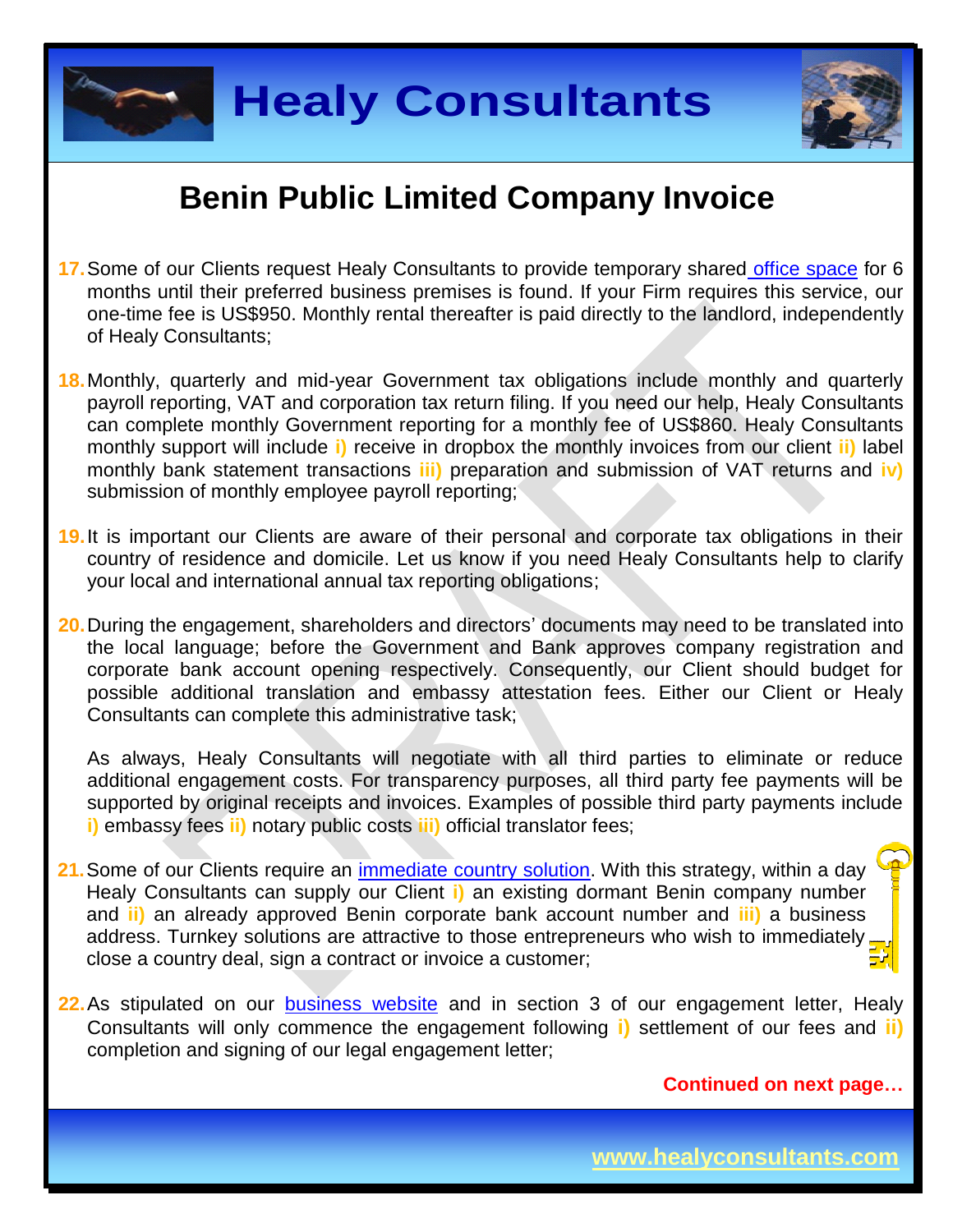



### **Benin Public Limited Company Invoice**

- **23.**Healy Consultants will only incorporate your company after 75% of [due diligence](http://www.healyconsultants.com/due-diligence/)  [documentation](http://www.healyconsultants.com/due-diligence/) is received by email. Healy Consultants will only open a corporate bank account after 100% of the Client's original due diligence documentation is received by courier;
- **24.**During the annual renewal engagement with our Client, our in-house [Legal and Compliance](http://www.healyconsultants.com/about-us/key-personnel/cai-xin-profile/)  [Department](http://www.healyconsultants.com/about-us/key-personnel/cai-xin-profile/) reviews the quality and completeness of our Client file. Consequently, Healy Consultants may revert to our Client to ask for more up to date [due diligence documentation;](http://www.healyconsultants.com/due-diligence/)
- **25.**To assist our Clients to minimize foreign exchange costs, we offer the payment in SG\$, Euro, Pounds or US\$. Kindly let me know in which currency your Firm prefers to settle our fees and I will send an updated invoice, thank you;
- **26.**Some of our Clients engage Healy Consultants to [recruit](http://www.healyconsultants.com/corporate-outsourcing-services/how-we-help-our-clients-recruit-quality-employees/) local employees. We have a lot of experience in this area and we are quite skilled at securing quality candidates for our Clients;
- **27.**To efficiently and effectively complete your engagement in a timely manner, we recommend your Firm transfers these funds to Healy Consultants corporate bank account. Thereafter, our Incorporation and Banking Team will aggressively advance your engagement, providing your Firm daily feedback as to engagement status. I would be grateful if you email us the bank transfer advice slip to enable my Accounting Department to accurately and timely identify bank receipts: